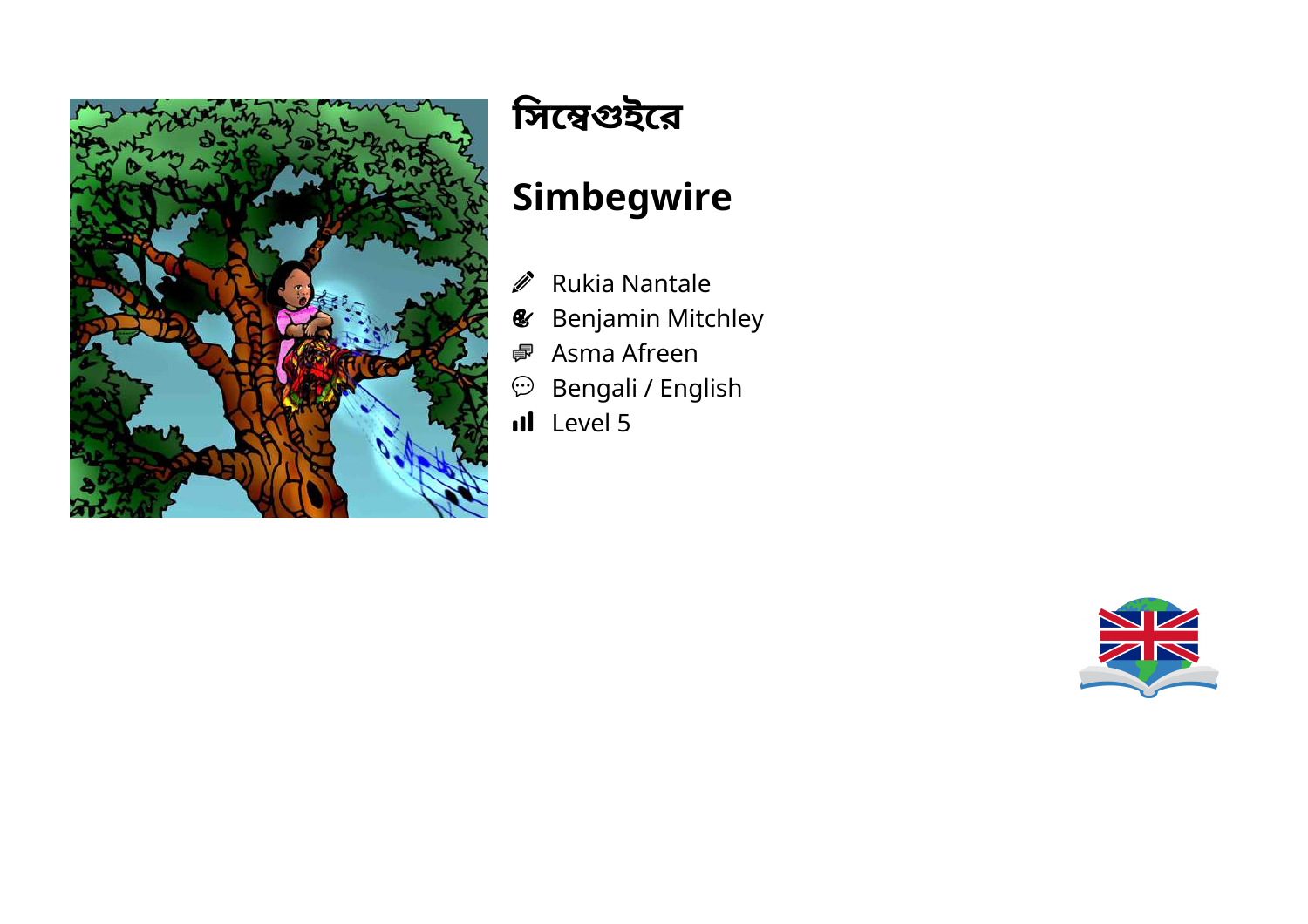

যখন সিম্বেগুইরের মা মারা গেলেন, সে অনেক কষ্ট পেল। সিম্বেগুইরের বাবা তাঁর মেয়ের যথাসাধ্য যত্ন নিতেন। ধীরে ধীরে তারা সিম্বেগুইরের মাকে ছাড়া খুশি থাকা শিখে গেলেন। প্রতি সকালে তারা বসে আগামী দিনের ব্যাপারে কথা বলতেন। প্রতি সন্ধ্যায় তারা একসাথে সান্ধ্যভোজের আয়ােজন করতেন। বাসন ধােয়ার পর, সিম্বেগুইরের বাবা তাকে স্কুলের কাজে সাহায্য করতেন।

When Simbegwire's mother died, she was very sad. Simbegwire's father did his best to take care of his daughter. Slowly, they learned to feel happy again, without Simbegwire's mother. Every morning they sat and talked about the day ahead. Every evening they made dinner together. After they washed the dishes, Simbegwire's father helped her with homework.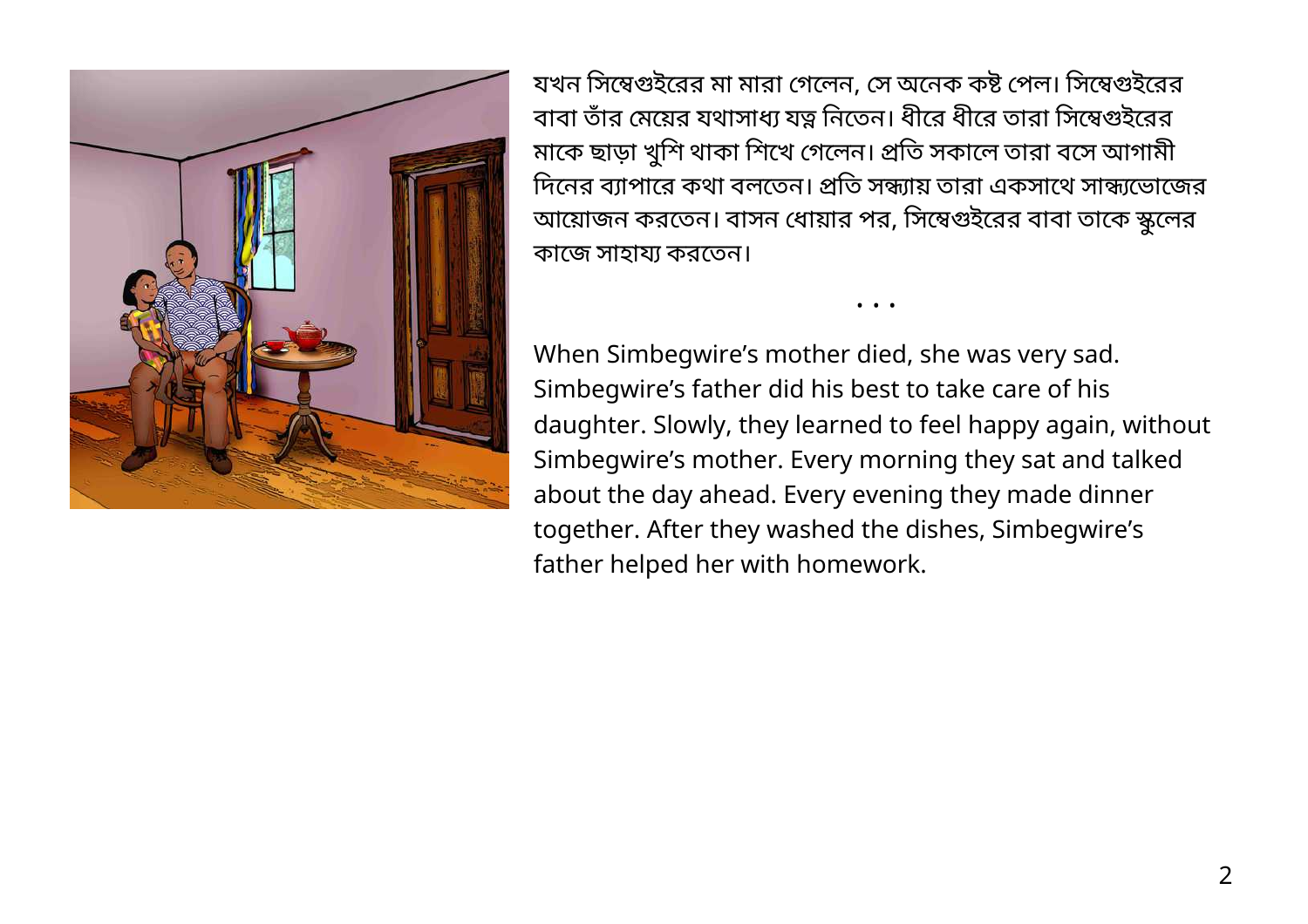

একদিন সিম্বেগুইরের বাবা অন্য দিনের তুলনায় দেরীতে বাড়ি ফিরলেন। "আমার মামনি তুমি কোথায়?" তিনি ডাক দিলেন। সিম্বেগুইরে দৌড়ে তঁার বাবার কােছ আসল। স থেম গল যখন স দখল তার বাবা একজন মহিলার হাত ধরে আছে। "মামনি, আমি চাই তুমি একজন বিশেষ মানুষের সাথে পরিচিত হও। ইনি আনিতা," তিনি মৃদু হেসে বলেলন।

One day, Simbegwire's father came home later than usual. "Where are you my child?" he called. Simbegwire ran to her father. She stopped still when she saw that he was holding a woman's hand. "I want you to meet someone special, my child. This is Anita," he said smiling.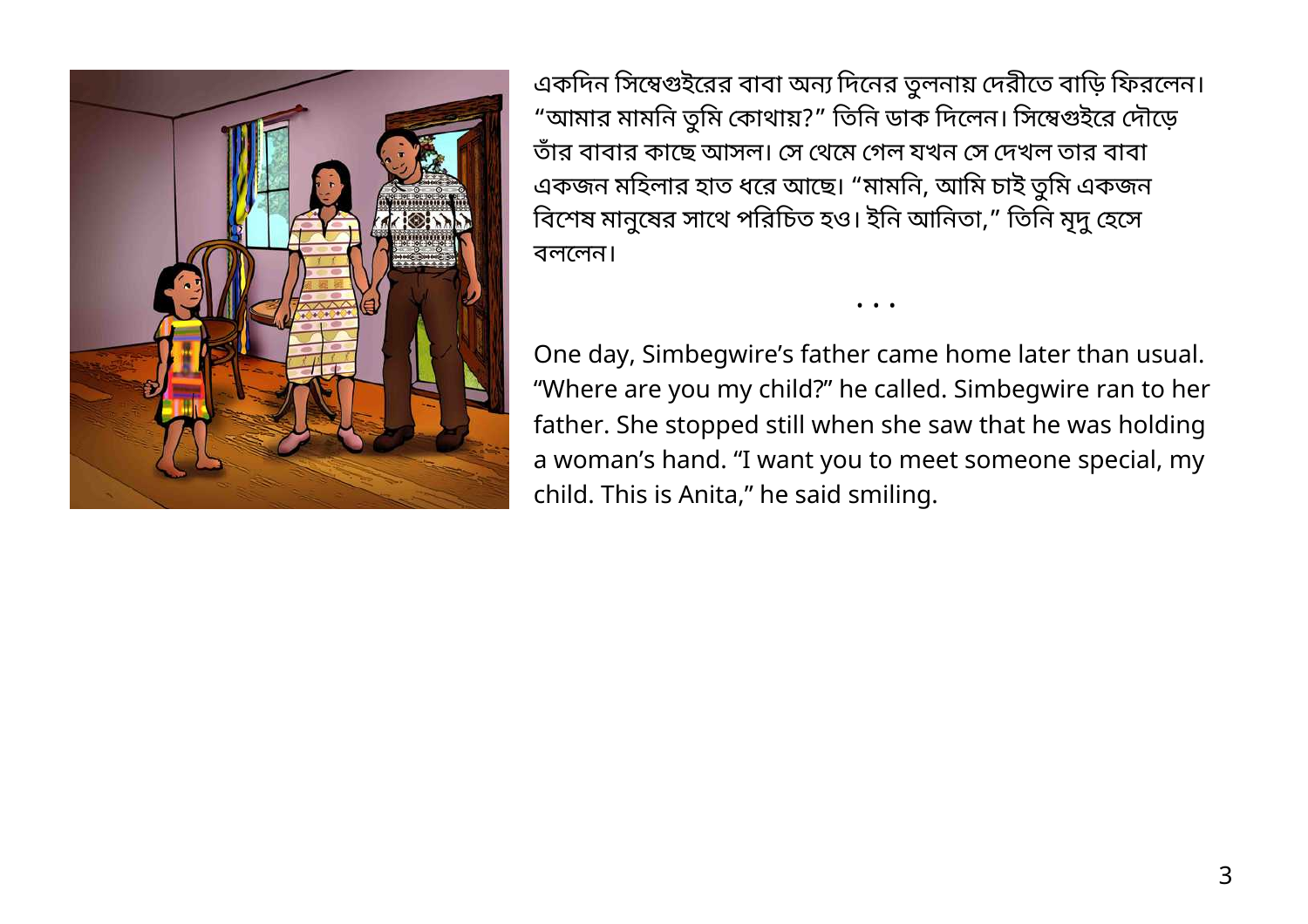

"হ্যালো, সিম্বেগুইরে, তােমার বাবা আমাকে তােমার সম্পর্কে অনেক কিছু বলেছেন," আনিতা বললেন। কিন্তু তিনি না হাসলেন না মেয়েটির হাত ধরলেন। সিম্বেগুইরের বাবা অনেক খুশি এবং উচ্ছলিত ছিলেন। তিনি তাদের তিনজনের একসাথে থাকা, আর কিভাবে এতে করে তাদের জীবন সুন্দর হবে, এই ব্যাপারে কথা বললেন। "মামনি, আশা করি তুমি আনিতাকে তোমার মা হিসেবে মেনে নিবে," তিনি বললেন।

"Hello Simbegwire, your father told me a lot about you," said Anita. But she did not smile or take the girl's hand. Simbegwire's father was happy and excited. He talked about the three of them living together, and how good their life would be. "My child, I hope you will accept Anita as your mother," he said.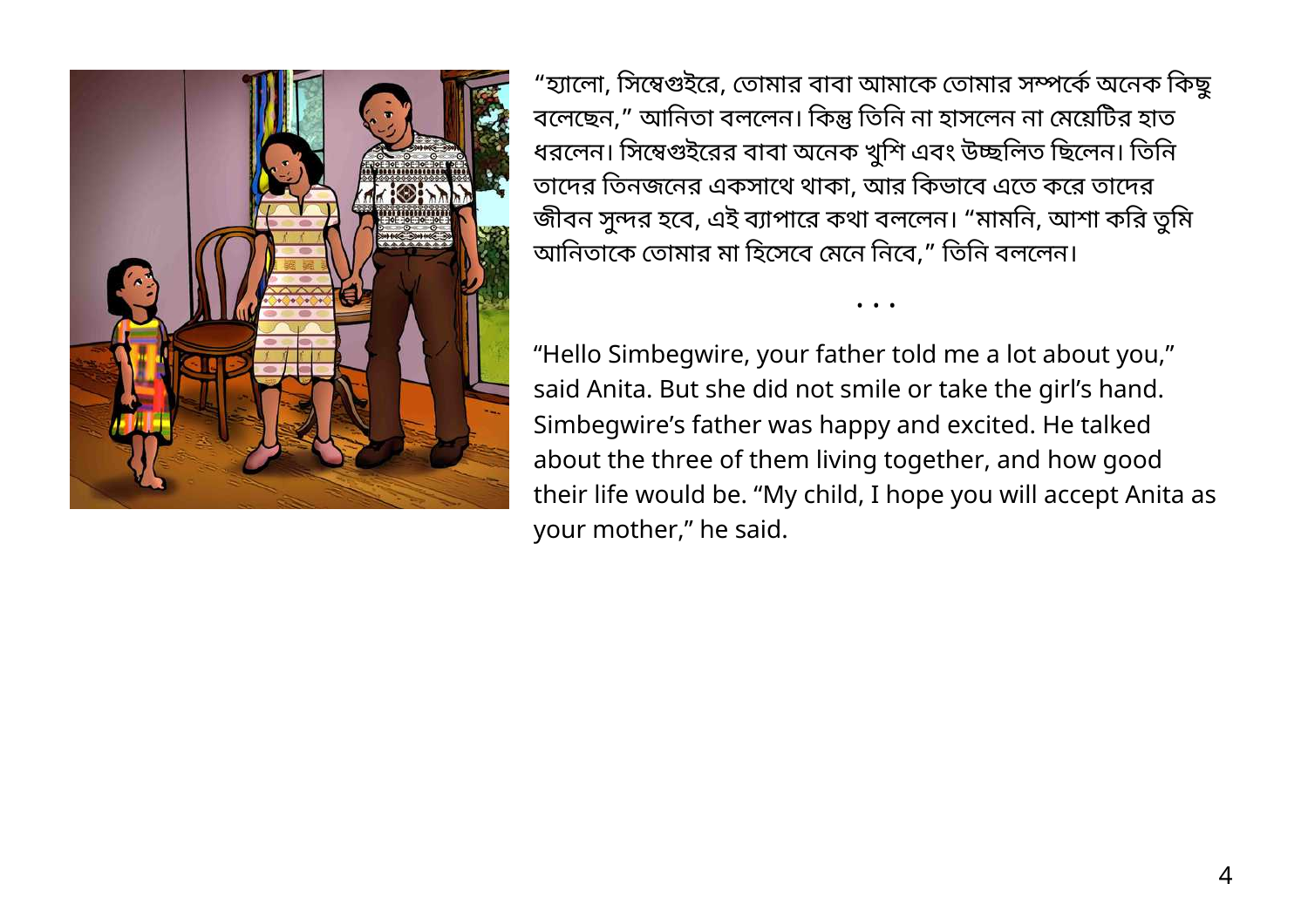

সিম্বেগুইরের জীবন বদলে গেল। সকালবেলায় তার বাবার সাথে বসার মত আর কোনও সময় থাকল না। আনিতা তাকে গৃহস্থালির এত বেশি কাজ করতে দিত যে সে সন্ধ্যাবেলায় স্কুলের কাজ করতে ক্লান্ত হয়ে পড়ত। সে রাতের খাবারের পর তৎক্ষণাত বিছানায় চলে যেত। তার একমাত্র সান্ত্বনা ছিল তার মার দেয়া রঙিন কম্বলটি। সিম্বেগুইরের বাবা তার মেয়ে যে অসুখী তা খেয়াল করতেন বলে মনে হত না।

• • •

Simbegwire's life changed. She no longer had time to sit with her father in the mornings. Anita gave her so many household chores that she was too tired to do her school work in the evenings. She went straight to bed after dinner. Her only comfort was the colourful blanket her mother gave her. Simbegwire's father did not seem to notice that his daughter was unhappy.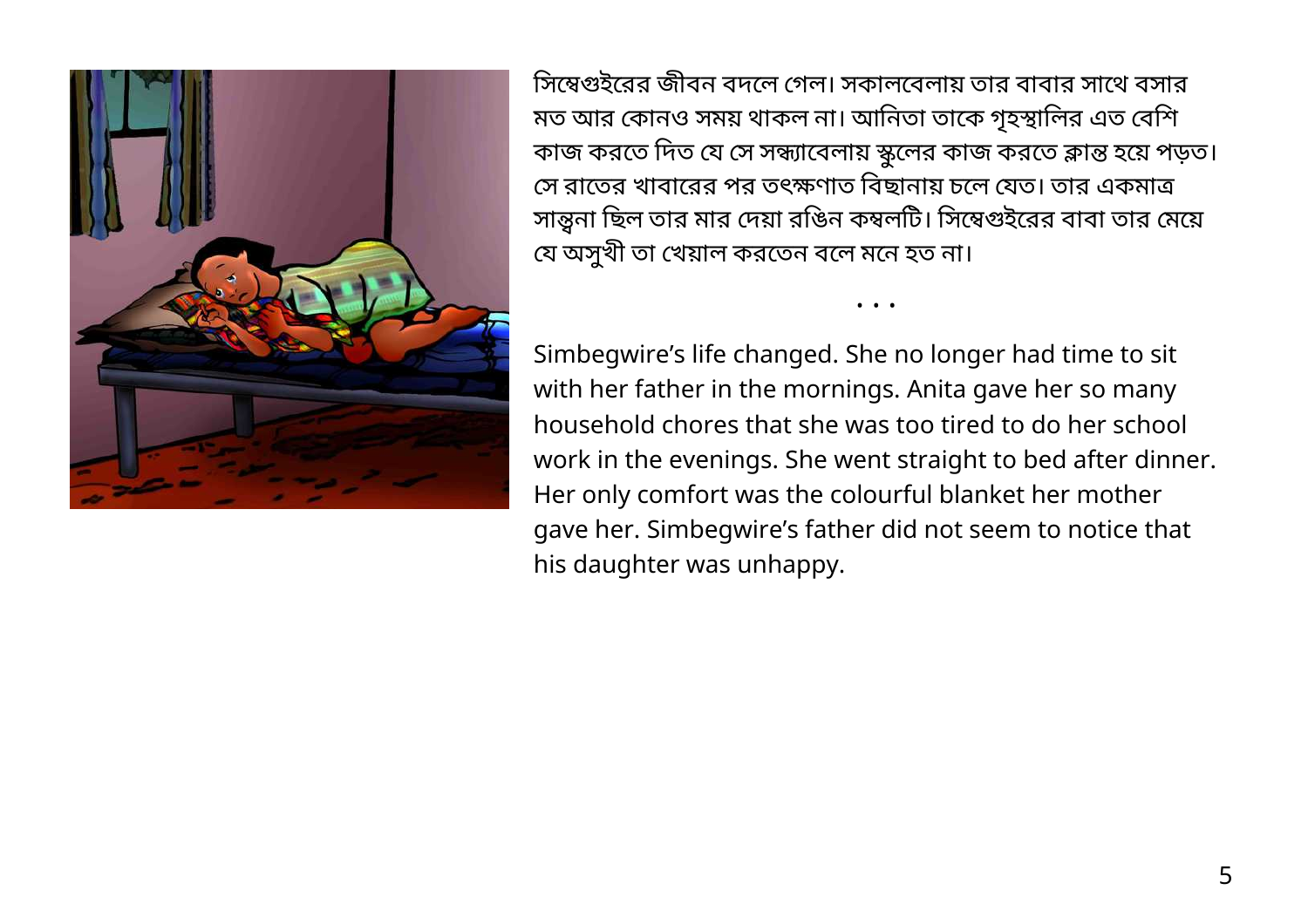

কয়েক মাস পর, সিম্বেগুইরের বাবা তাদের বললেন যে তিনি কিছুদিনের জন্য বাড়ির বাহিরে যাবেন। "আমাকে আমার কাজের জন্য সফরে যেতে হবে," তিনি বললেন। "কিন্তু আমি জানি তোমরা একে অপরকে দেখে রাখবে।" সিম্বেগুইরের মুখ মলিন হয়ে গেল, কিন্তু তার বাবা তা খেয়াল করলেন না। আনিতা কিছু বললেন না। তিনিও খুশি ছিলেন না।

After a few months, Simbegwire's father told them that he would be away from home for a while. "I have to travel for my job," he said. "But I know you will look after each other." Simbegwire's face fell, but her father did not notice. Anita did not say anything. She was not happy either.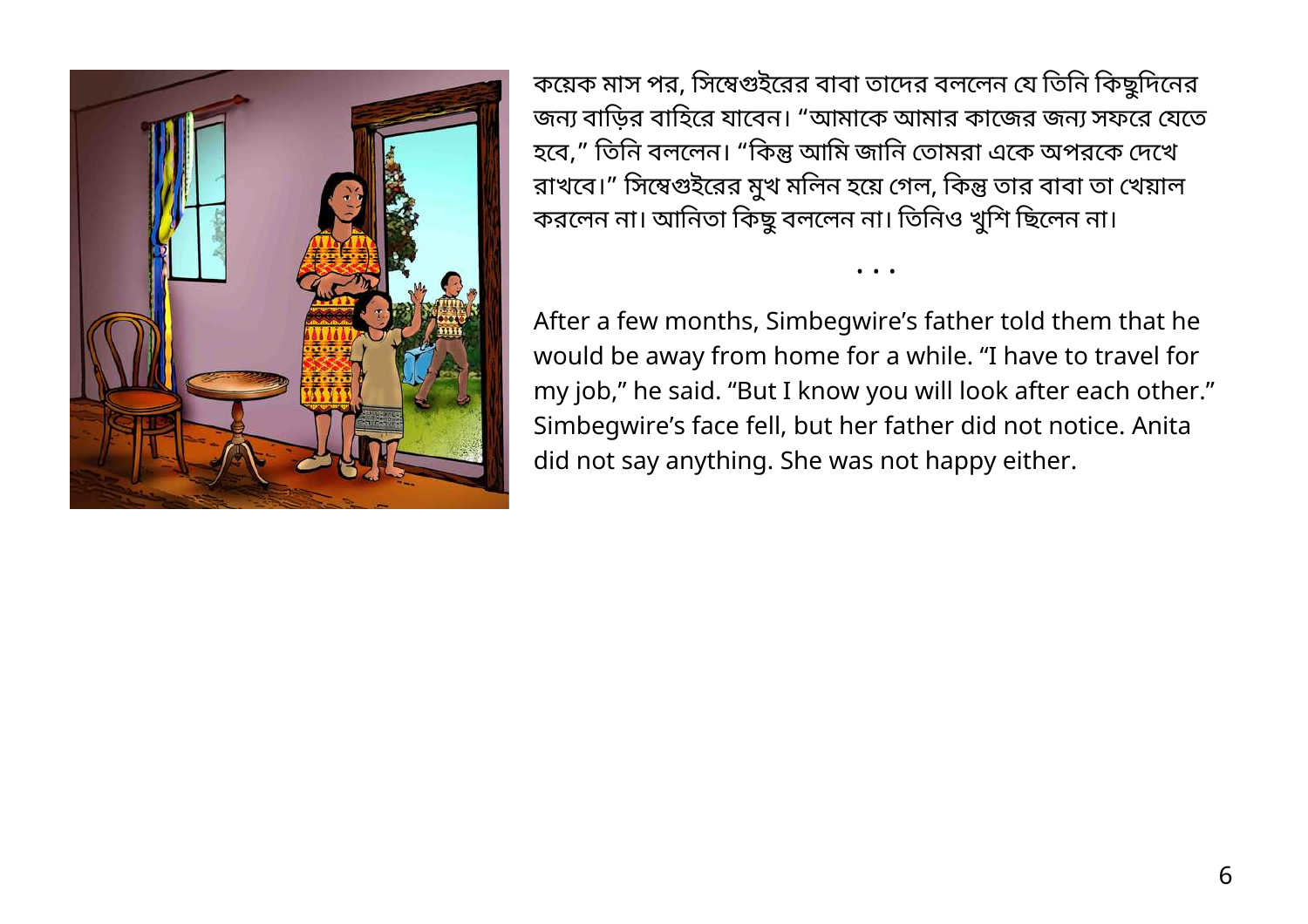

সিম্বেগুইরের জন্য অবস্থা আরও শোচনীয় হয়ে পড়ল। যদি সে কাজ শেষ না করত, বা কানও নািলশ করত, তেব আিনতা তােক মারেতন। এবং সান্ধ্যভোজে, সিম্বেগুইরের জন্য কিছু এঁটো খাবার রেখে মহিলাটি প্রায় সব খাবার খেয়ে ফেলতেন। প্রতি রাতে সিম্বেগুইরে তার মায়ের কম্বল জড়িয়ে কঁাদেত কঁাদেত ঘমুােতা।

• • •

Things got worse for Simbegwire. If she didn't finish her chores, or she complained, Anita hit her. And at dinner, the woman ate most of the food, leaving Simbegwire with only a few scraps. Each night Simbegwire cried herself to sleep, hugging her mother's blanket.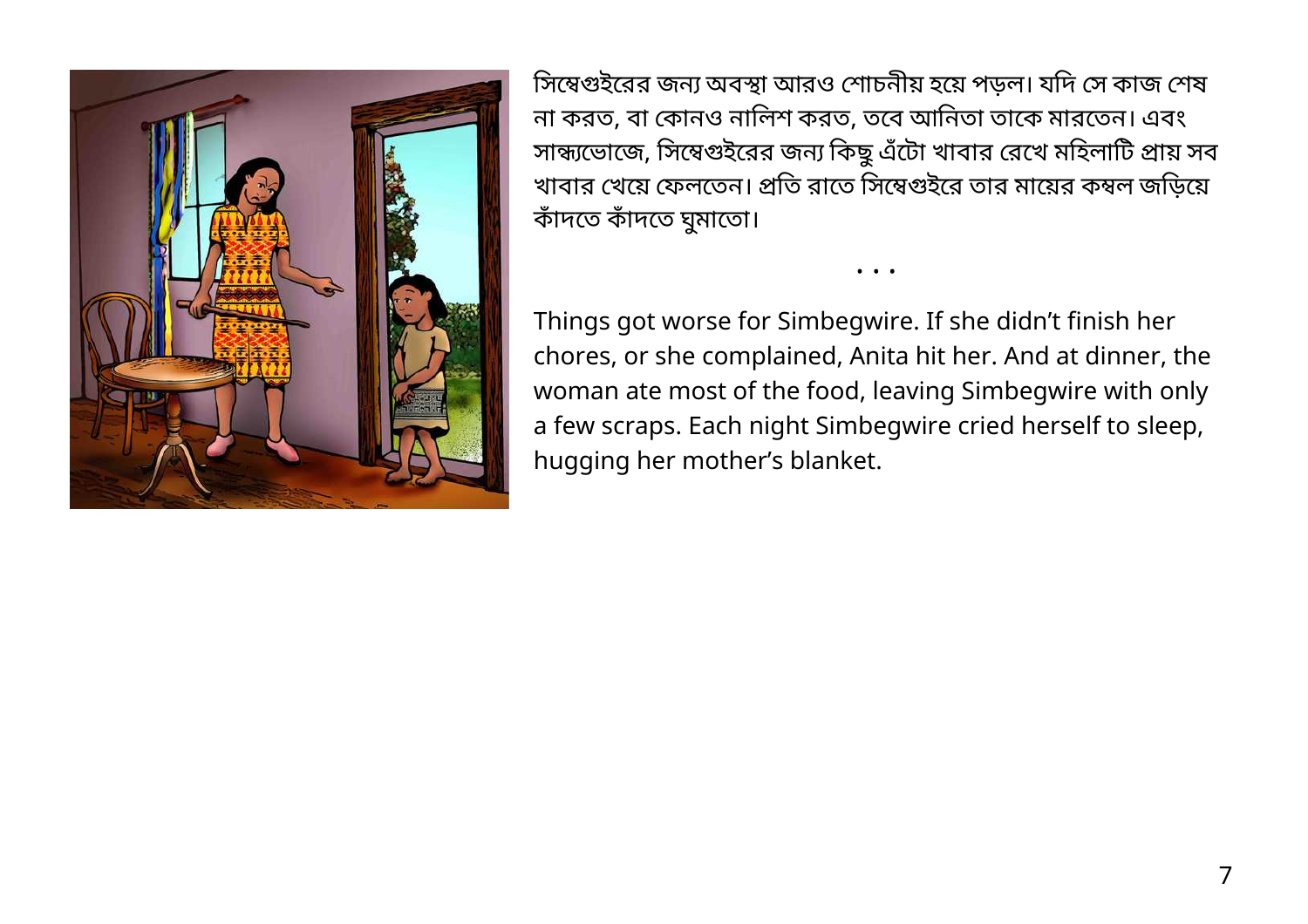

এক সকালে সিম্বেগুইরের বিছানা থেকে উঠতে দেরী হয়ে গেল। "অলস মেয়ে কোথাকার!" আনিতা চেঁচিয়ে উঠলেন। তিনি বিছানা থেকে সিম্বেগুইরেকে হেঁচড়া টানে বাহিরে ফেললেন। সিম্বেগুইরের প্রাণপ্রিয় কম্বলটি একটি পেরেকে আঁটকে দু'টুকরো হয়ে গেল।

One morning, Simbegwire was late getting out of bed. "You lazy girl!" Anita shouted. She pulled Simbegwire out of bed. The precious blanket caught on a nail, and tore in two.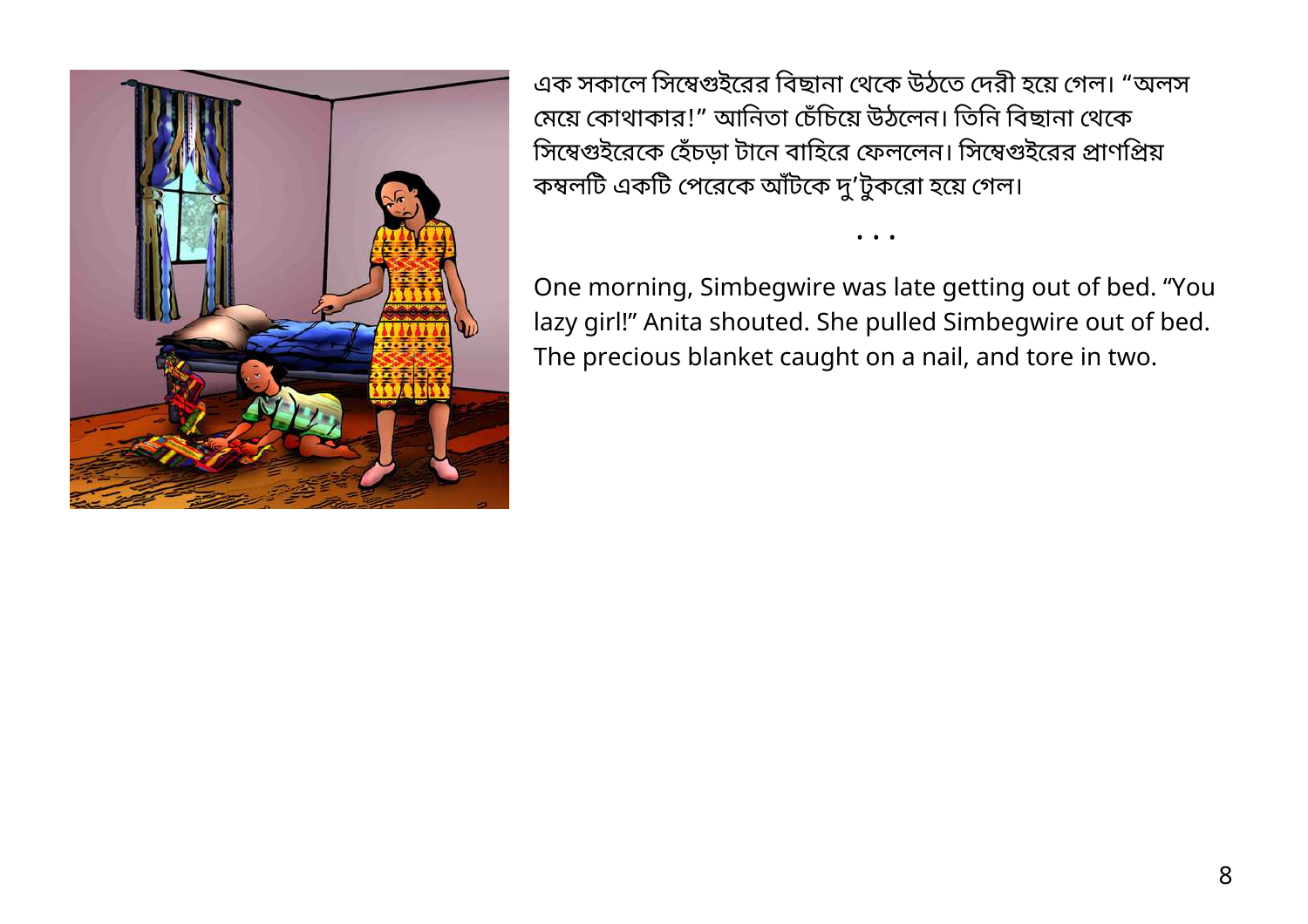

সিম্বেগুইরে খুব মর্মাহত হল। সে বাড়ি থেকে পালিয়ে যাবার সিদ্ধান্ত নিল। সে তার মার দেয়া কম্বলের টুকরোগুলোকে নিল, কিছু খাবার নিল, এবং বাড়ি ছেড়ে চলে গেল। সে তার বাবা যে রাস্তা নিয়েছিল, সেই রাস্তা বরাবর চলেত লাগল।

• • •

Simbegwire was very upset. She decided to run away from home. She took the pieces of her mother's blanket, packed some food, and left the house. She followed the road her father had taken.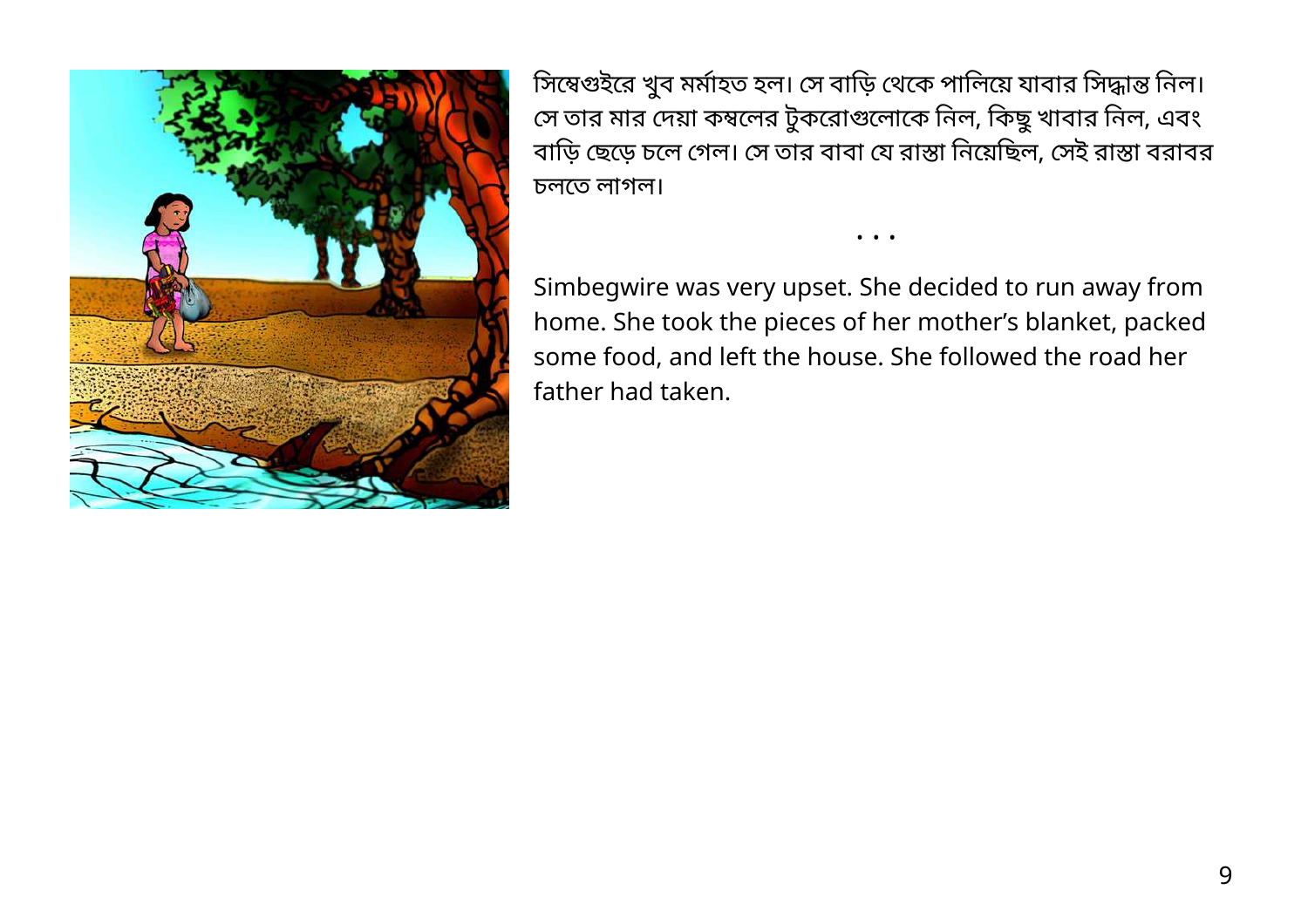

যখন সন্ধ্যা নেমে এল, তখন সে এক নদীর ধারের উঁচু গাছ বেঁয়ে উঠল এবং এটির ডালে নিজের জন্য বিছানা পাতল। সে ঘুমিয়ে পড়তে পড়তে গাইতে লাগল, "মা, মা, মা, তুমি আমাকে ছেড়ে চলে গেছ। তুমি আমাকে ছেড়ে চলে গেছ এবং কখনো ফিরে আসনি। বাবা আমাকে আর ভালবাসে না। মা, তুমি কখন ফিরে আসবে? তুমি আমাকে ছেড়ে চলে গেছ।"

• • •

When it came to evening, she climbed a tall tree near a stream and made a bed for herself in the branches. As she went to sleep, she sang: "Maama, maama, maama, you left me. You left me and never came back. Father doesn't love me anymore. Mother, when are you coming back? You left me."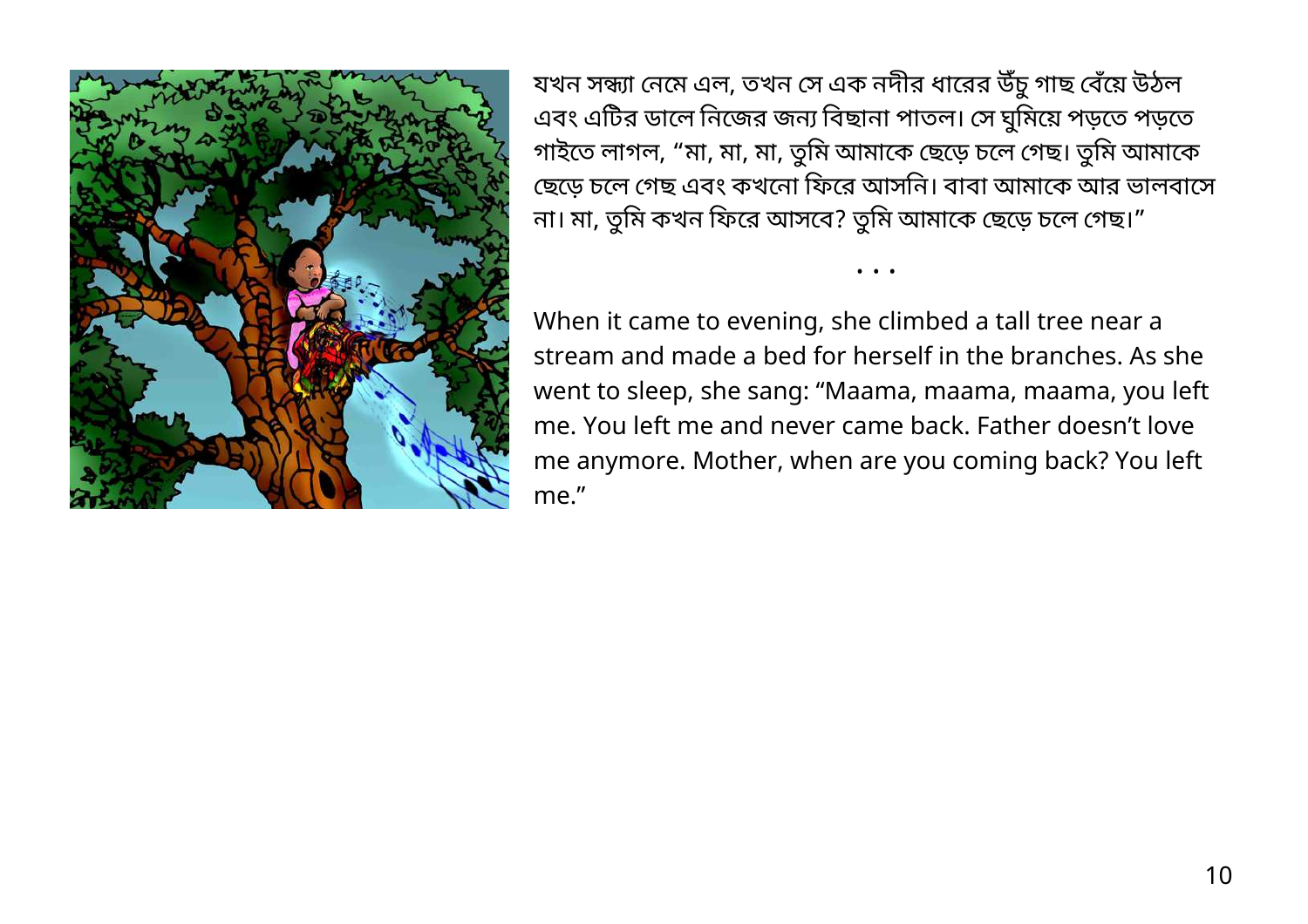

পরদিন সকালে সিম্বেগুইরে গানটি আবার গাইল। যখন মহিলারা নদীতে তাঁদের কাপড় ধুতে আসলেন, তাঁরা উঁচু গাছটি থেকে করুণ গানটি ভেসে আসতে শুনলেন। তাঁরা এটিকে শুধুমাত্র বাতাসে পাতার মর্মর শব্দ ভাবলেন এবং নিজেদের কাজ করতে থাকলেন। কিন্তু একজন মহিলা গানটি অনেক মনোযোগ সহকারে শুনলেন।

• • •

The next morning, Simbegwire sang the song again. When the women came to wash their clothes at the stream, they heard the sad song coming from the tall tree. They thought it was only the wind rustling the leaves, and carried on with their work. But one of the women listened very carefully to the song.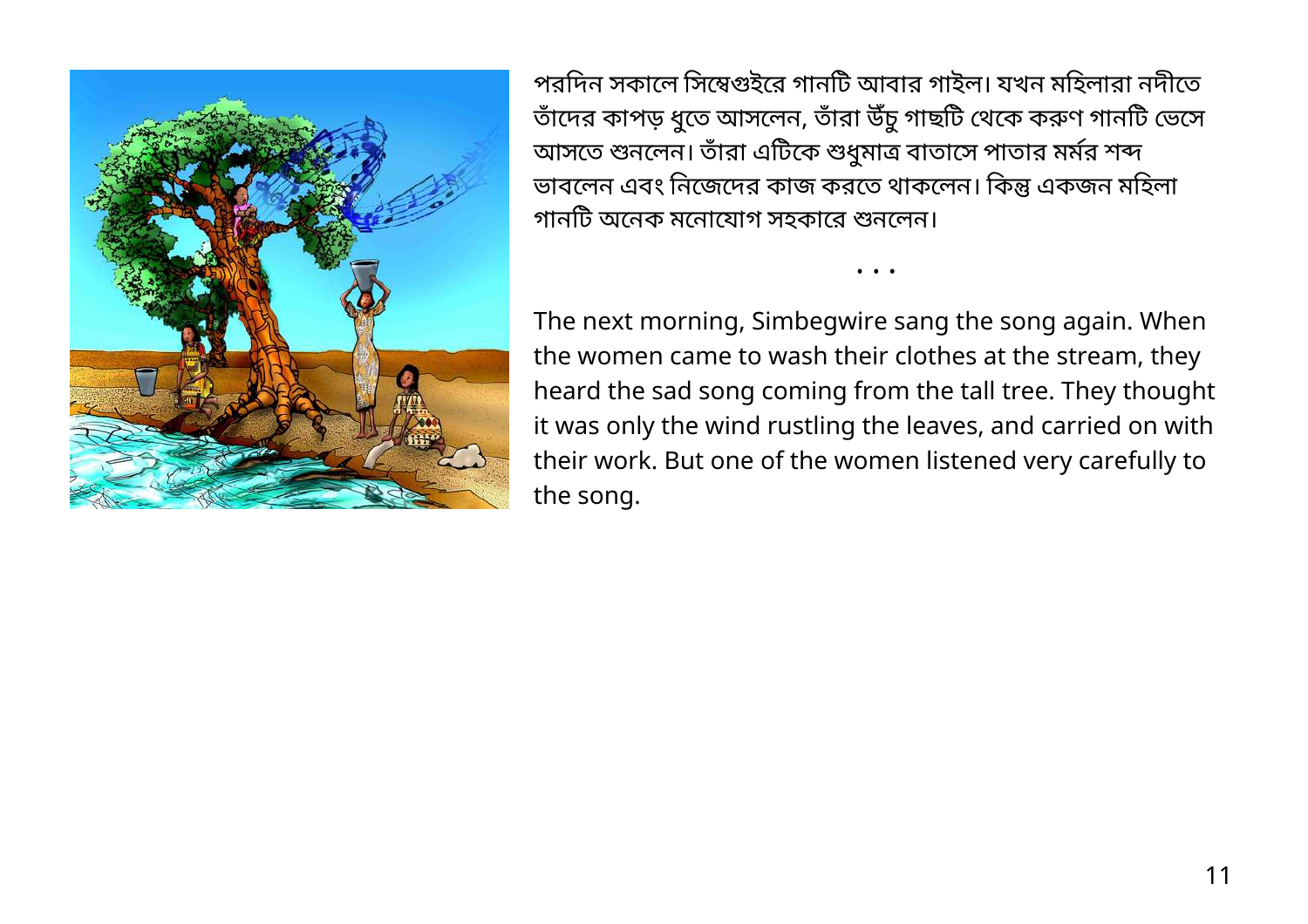

মহিলাটি গাছের উপরে তাকালেন। যখন তিনি মেয়েটিকে এবং রঙিন কম্বলের টুকরোগুলোকে দেখলেন, তখন তিনি কেঁদে উঠলেন, "সিম্বেগুইরে, আমার ভাইয়ের সন্তান!" অন্য মহিলারা কাপড় ধোঁয়া থামিয়ে সিম্বেগুইরেকে গাছ বেয়ে নিচে নামতে সাহায্য করলেন। তার ফুফু ছোট মেয়েটিকে জড়িয়ে ধরলেন এবং তাকে সান্ত্বনা দেবার চেষ্টা করলেন।

This woman looked up into the tree. When she saw the girl and the pieces of colourful blanket, she cried, "Simbegwire, my brother's child!" The other women stopped washing and helped Simbegwire to climb down from the tree. Her aunt hugged the little girl and tried to comfort her.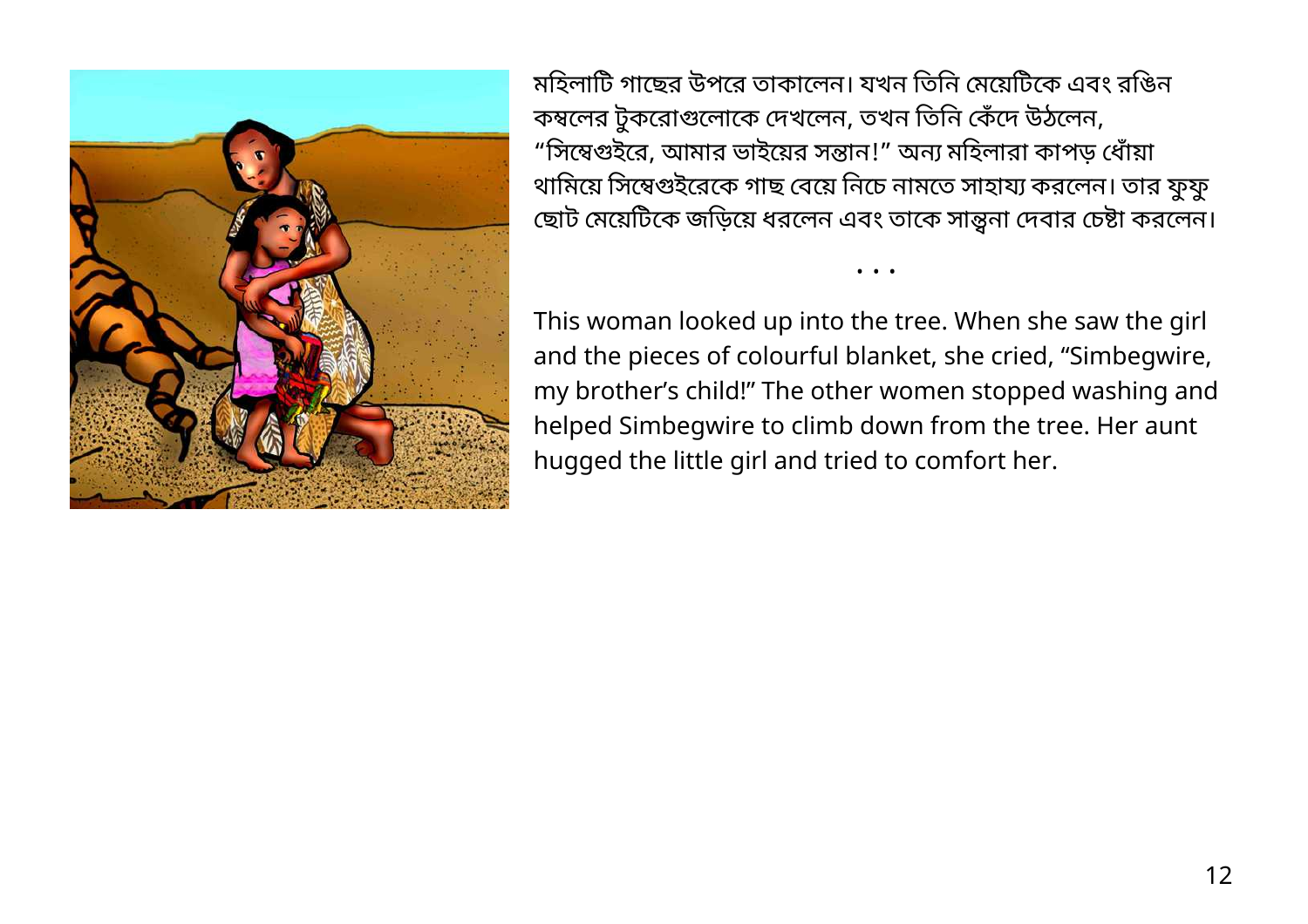

সিম্বেগুইরের ফুফু বাচ্চাটিকে তাঁর নিজ বাড়িতে নিয়ে গেলেন। তিনি সিম্বেগুইরেকে গরম খাবার দিলেন, এবং তাকে বিছানায় তার মার কম্বল দিয়ে জড়িয়ে দিলেন। সেই রাতে সিম্বেগুইরে কাঁদতে কাঁদতে ঘুমিয়ে পড়ল। কিন্তু তা ছিল স্বস্তির অশ্রু। সে জানত যে তার ফুফু তার যত্ন নিবে।

• • •

Simbegwire's aunt took the child to her own house. She gave Simbegwire warm food, and tucked her in bed with her mother's blanket. That night, Simbegwire cried as she went to sleep. But they were tears of relief. She knew her aunt would look after her.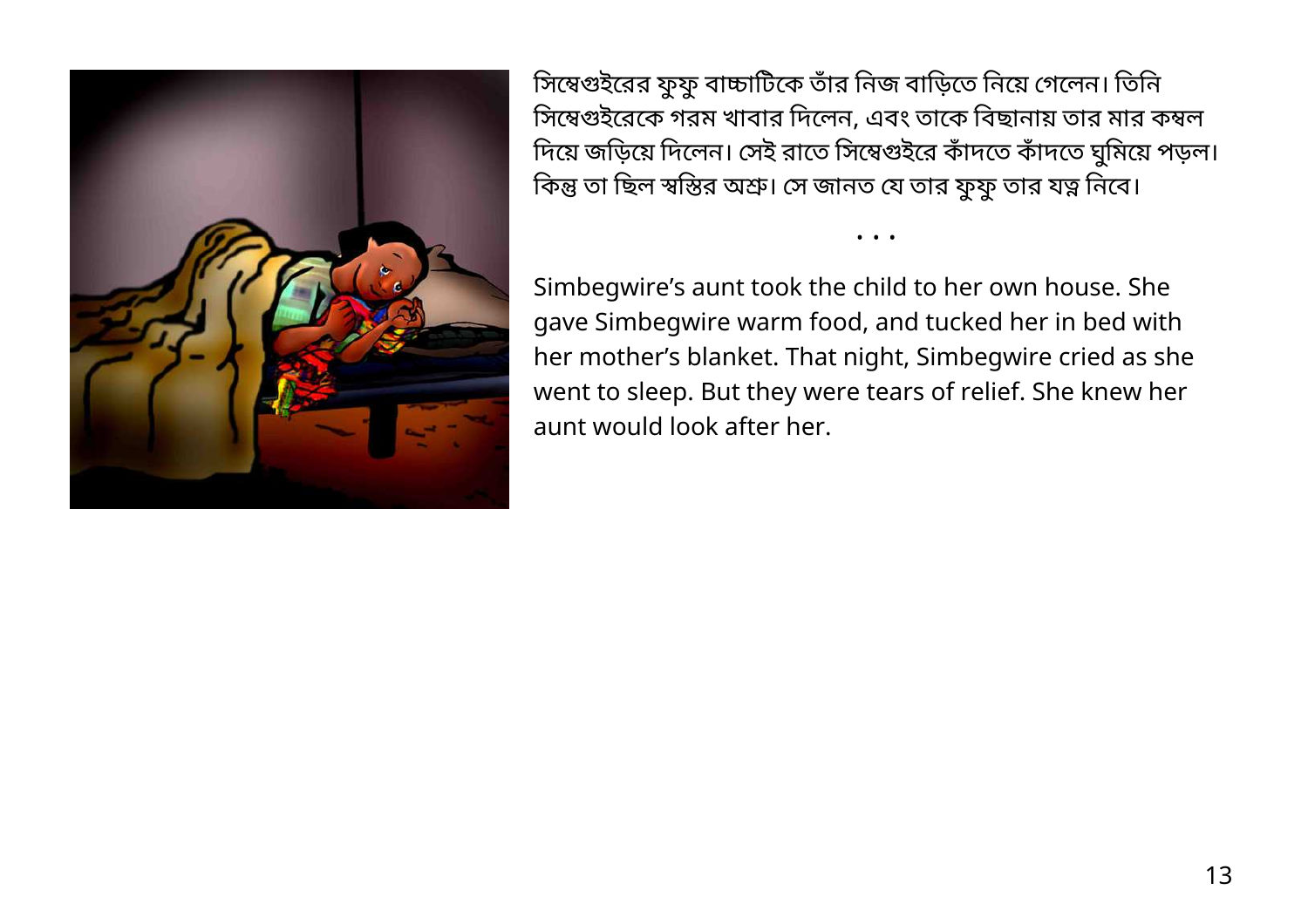

যখন সিম্বেগুইরের বাবা বাড়ি ফিরলেন, তিনি সিম্বেগুইরের ঘরটি শূন্য পেলেন। "কি হয়েছে আনিতা?" তিনি ভারাক্রান্ত হৃদয়ে জিজ্ঞেস করলেন। মহিলাটি বুঝালেন যে সিম্বেগুইরে পালিয়ে গেছে। "আমি চেয়েছিলাম যে ও আমার সম্মান করুক," তিনি বললেন। "কিন্তু আমি হয়ত বেশিই কঠোর ছিলাম।" সিম্বেগুইরের বাবা বাড়ি ছেড়ে চলে গেলেন এবং নদীর দিকে চলতে লাগলেন। তাঁর বোন সিম্বেগুইরেকে দেখেছেন কিনা তা খুঁজে বের করতে তিনি তাঁর বােনের গ্রামে গেলেন।

• • •

When Simbegwire's father returned home, he found her room empty. "What happened, Anita?" he asked with a heavy heart. The woman explained that Simbegwire had run away. "I wanted her to respect me," she said. "But perhaps I was too strict." Simbegwire's father left the house and went in the direction of the stream. He continued to his sister's village to find out if she had seen Simbegwire.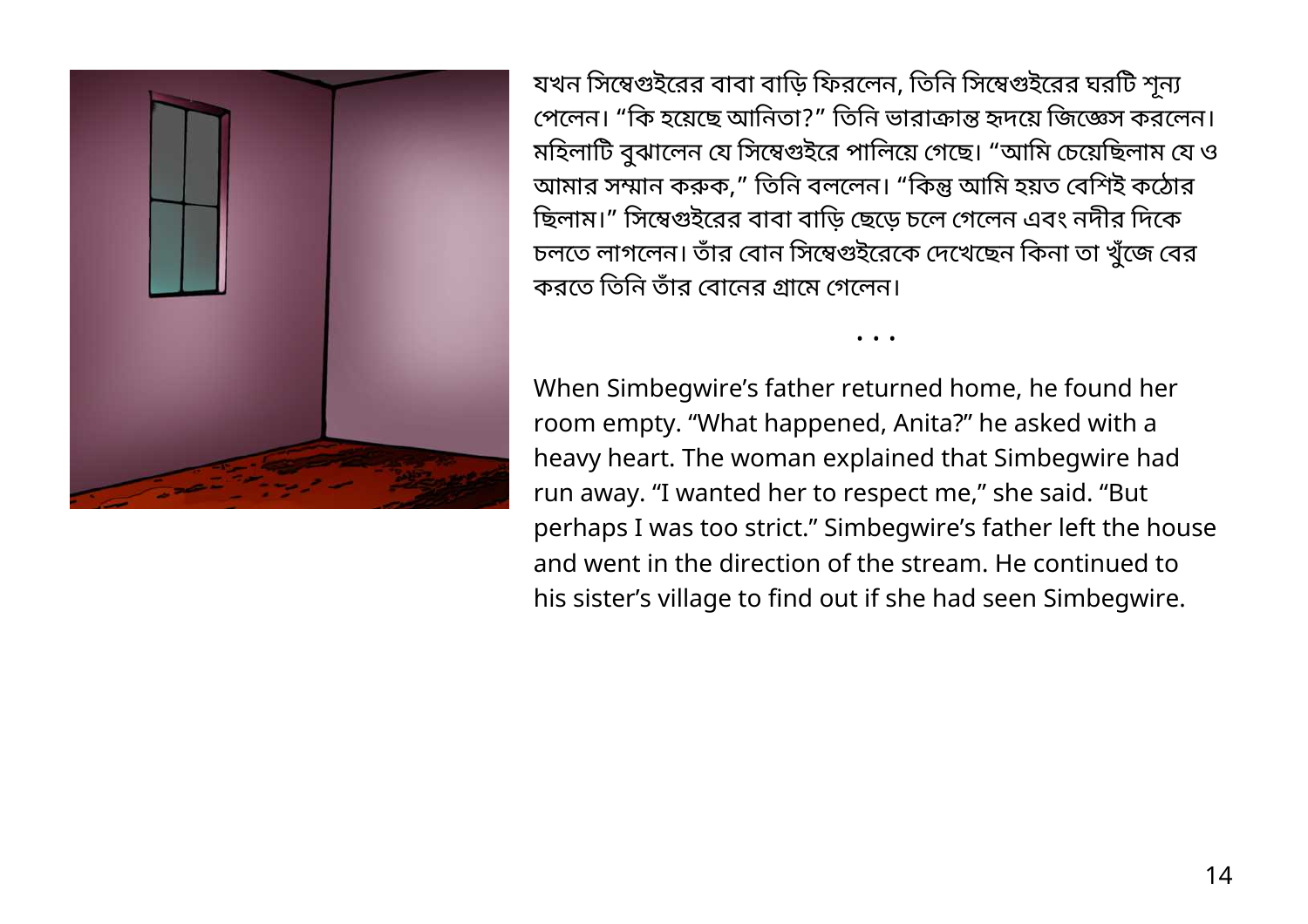

সিম্বেগুইরে তাঁর ফুফাতো ভাইবোনদের সাথে খেলছিল যখন সে তার বাবােক দূর থেক দখেত পল। স ভয় পল য তার বাবা রেগ যােবন, তাই সে লুকোতে বাড়ির ভিতরে দৌড়ে গেল। কিন্তু তার বাবা তার কাছে গেলেন আর বললেন, "সিম্বেগুইরে, তুমি তোমার জন্য একজন আদশ মা খুঁজে পেয়েছ, যে তােমাকে ভালবাসেন এবং বুঝেন। আমি তােমাকে নিয়ে গবিত এবং আমি তোমাকে ভালবাসি।" তারা একমত হল যে সিম্বেগুইরে যতদিন খুশি ততদিন তার ফুফুর বাড়ি থাকতে পারবে।

• • •

Simbegwire was playing with her cousins when she saw her father from far away. She was scared he might be angry, so she ran inside the house to hide. But her father went to her and said, "Simbegwire, you have found a perfect mother for yourself. One who loves you and understands you. I am proud of you and I love you." They agreed that Simbegwire would stay with her aunt as long as she wanted to.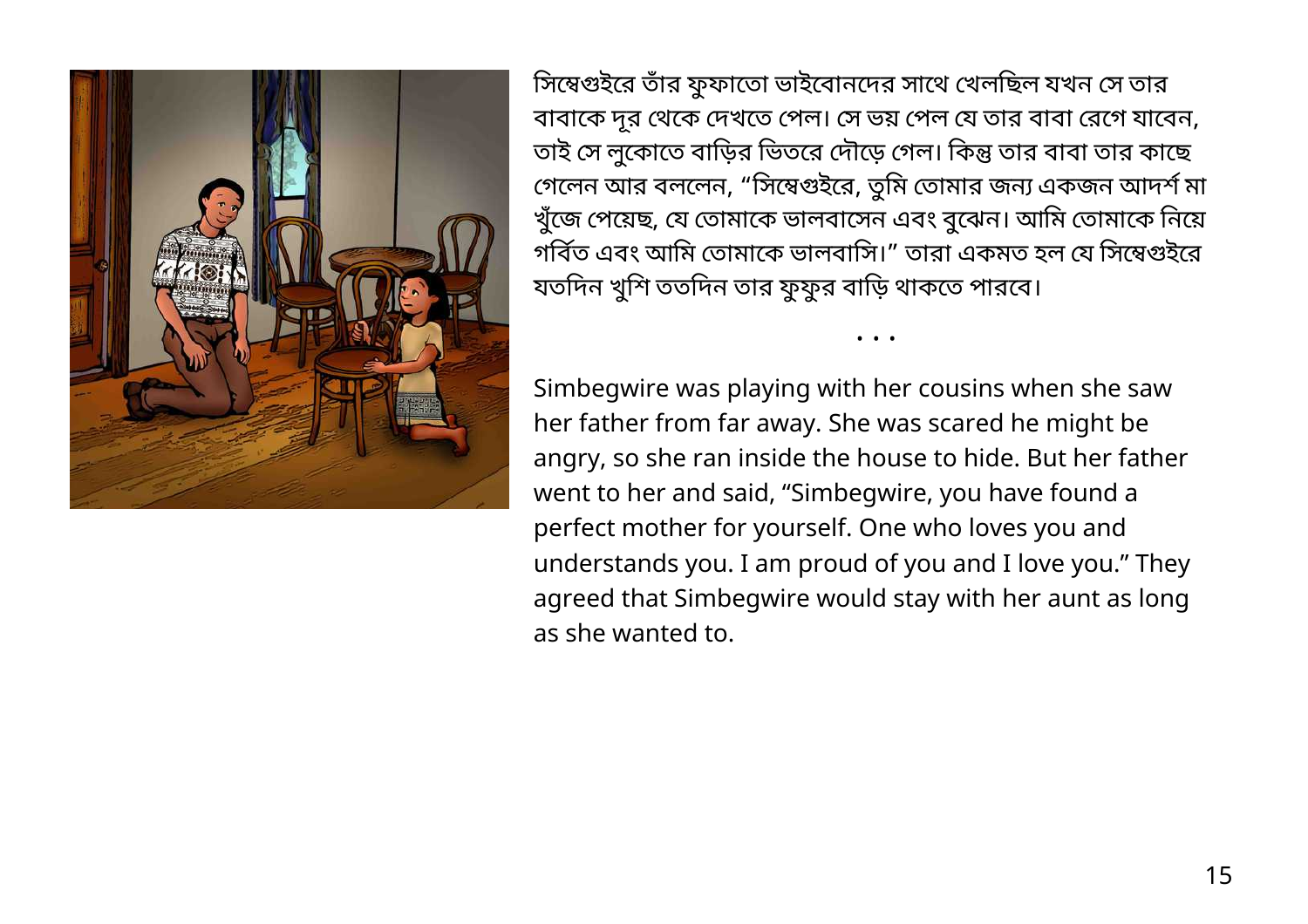

তার বাবা তাকে প্রতিদিন দেখতে আসতেন। অবশেষে তিনি আনিতাকে সাথে নিয়ে আসলেন। আনিতা সিম্বেগুইরের হাত ধরার জন্য এগিয়ে গেলেন। "আমি অনেক অনুতপ্ত মামনি, আমি ভুল ছিলাম," তিনি কেঁদে বললেন। "তুমি কি আমাকে আবার চেষ্টা করে দেখার সুযোগ দেবে?" সিম্বেগুইরে তার বাবা আর তার চিন্তিত মুখের দিকে তাকাল। তারপর সে গুঁটি গুঁটি পায়ে এগিয়ে যেয়ে আনিতাকে দু'হাত দিয়ে জড়িয়ে ধরল।

Her father visited her every day. Eventually, he came with Anita. She reached out for Simbegwire's hand. "I'm so sorry little one, I was wrong," she cried. "Will you let me try again?" Simbegwire looked at her father and his worried face. Then she stepped forward slowly and put her arms around Anita.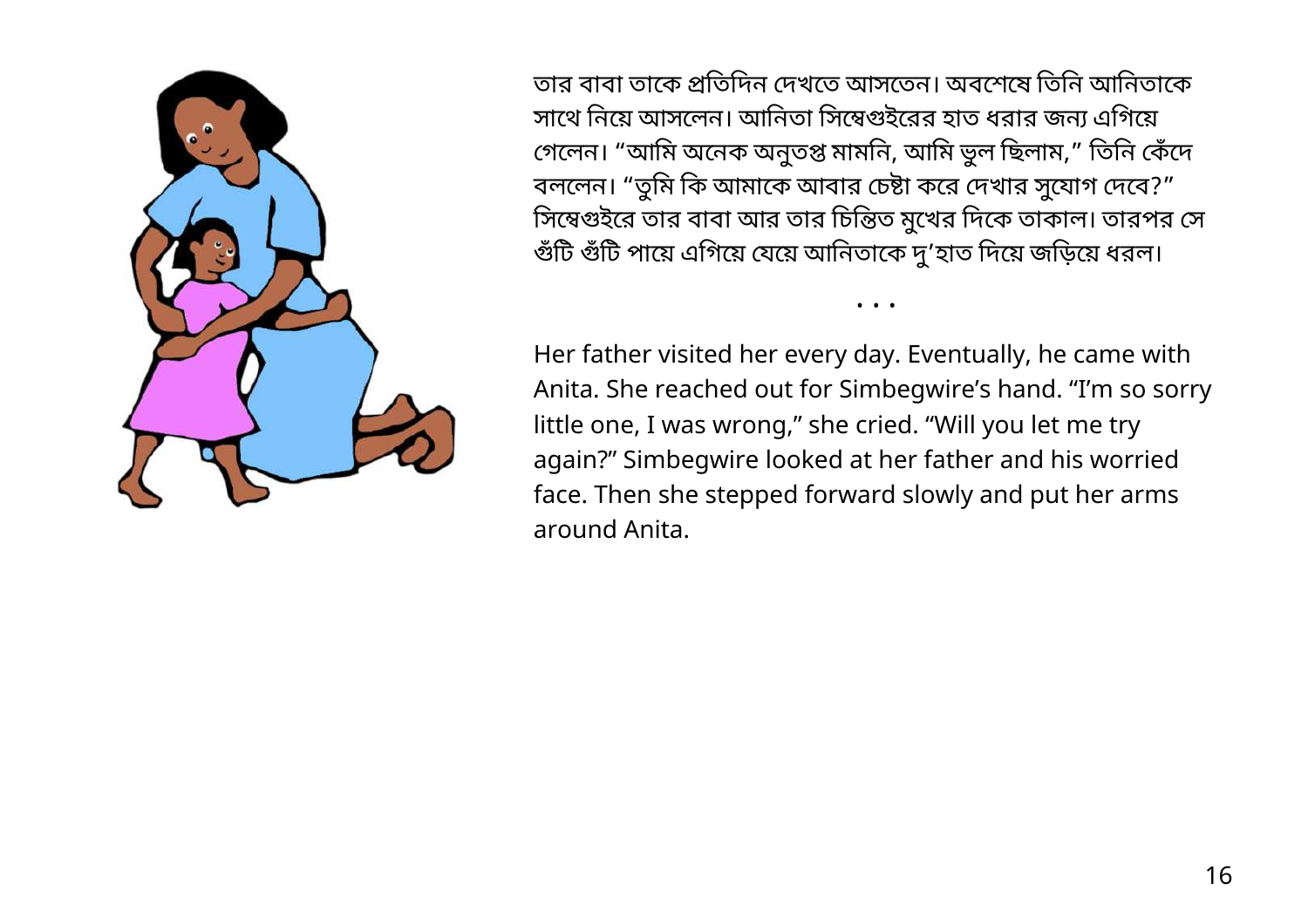

পরের সপ্তাহে, আনিতা সিম্বেগুইরে, তার ফুফাতো ভাইবোন এবং তার ফুফুকে বাড়িতে খাওয়ার জন্য আমন্ত্রণ জানালেন। কি যে দারুণ ভোজ! আনিতা সিম্বেগুইরের প্রিয় সব খাবার রান্না করেছিলেন এবং সবাই পেট ভরে খেলেন। তারপর বডদের কথা বলার সময় বাচ্চারা খেলা করল। সিম্বেগুইরে অনেক খুশি এবং সাহসী অনুভব করছিল। সে সিদ্ধান্ত নিল যে শীঘ্রই, খুব শীঘ্রই, সে তার বাবা ও সৎমায়ের সাথে বসবাসের জন্য বাড়ি ফিরে যাবে।

The next week, Anita invited Simbegwire, with her cousins and aunt, to the house for a meal. What a feast! Anita prepared all of Simbegwire's favourite foods, and everyone ate until they were full. Then the children played while the adults talked. Simbegwire felt happy and brave. She decided that soon, very soon, she would return home to live with her father and her stepmother.